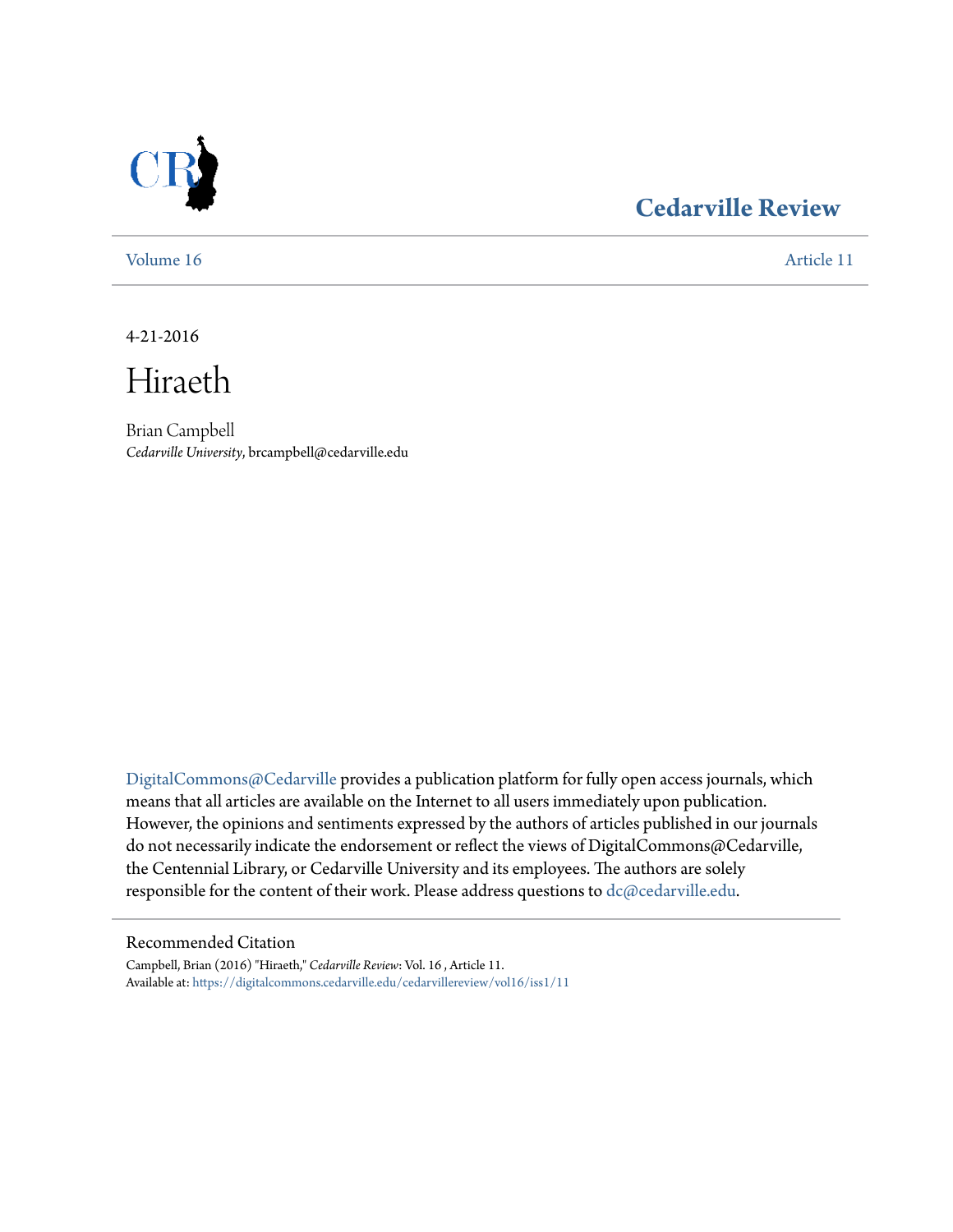## Hiraeth

Browse the contents of [this issue](https://digitalcommons.cedarville.edu/cedarvillereview/vol16/iss1) of *Cedarville Review*.

### **Description (Optional)**

In 2002, my family was evacuated out of Côte d'Ivoire, West Africa, due to a civil war. I was five years old at the time, and my older sister was in boarding school. Two years later, my family returned to Côte d'Ivoire, only to be evacuated again after the nearby town was bombed. Despite only living in Côte d'Ivoire for four years of my life, the country and both evacuations have left a tremendous mark on my life. Through my poem "Hiraeth," I explore nostalgia and the uncontrollable fleeting of time. According to Merriam Webster, "hiraeth" is a Welsh word meaning, "a homesickness for a home you cannot return to, or that never was."

#### **Creative Commons License** <u>@0®ම</u>

This work is licensed under a [Creative Commons Attribution-Noncommercial-No Derivative Works 4.0](http://creativecommons.org/licenses/by-nc-nd/4.0/) [License.](http://creativecommons.org/licenses/by-nc-nd/4.0/)

#### **About the Contributor (Optional)**

Brian Campbell is majoring in music education at Cedarville University. He draws inspiration for his poetry from his life as a missionary kid, filled with countless transitions, multicultural experiences, unique adventures, and lifelong friends. He is thankful for these experiences God has given him, and through his poetry, Brian desires to give his readers new perspectives on themes like love and time through the challenging, but ultimately blessed, life of a third culture kid.

Follow this and additional works at: [https://digitalcommons.cedarville.edu/cedarvillereview](https://digitalcommons.cedarville.edu/cedarvillereview?utm_source=digitalcommons.cedarville.edu%2Fcedarvillereview%2Fvol16%2Fiss1%2F11&utm_medium=PDF&utm_campaign=PDFCoverPages)

Part of the [Poetry Commons](http://network.bepress.com/hgg/discipline/1153?utm_source=digitalcommons.cedarville.edu%2Fcedarvillereview%2Fvol16%2Fiss1%2F11&utm_medium=PDF&utm_campaign=PDFCoverPages)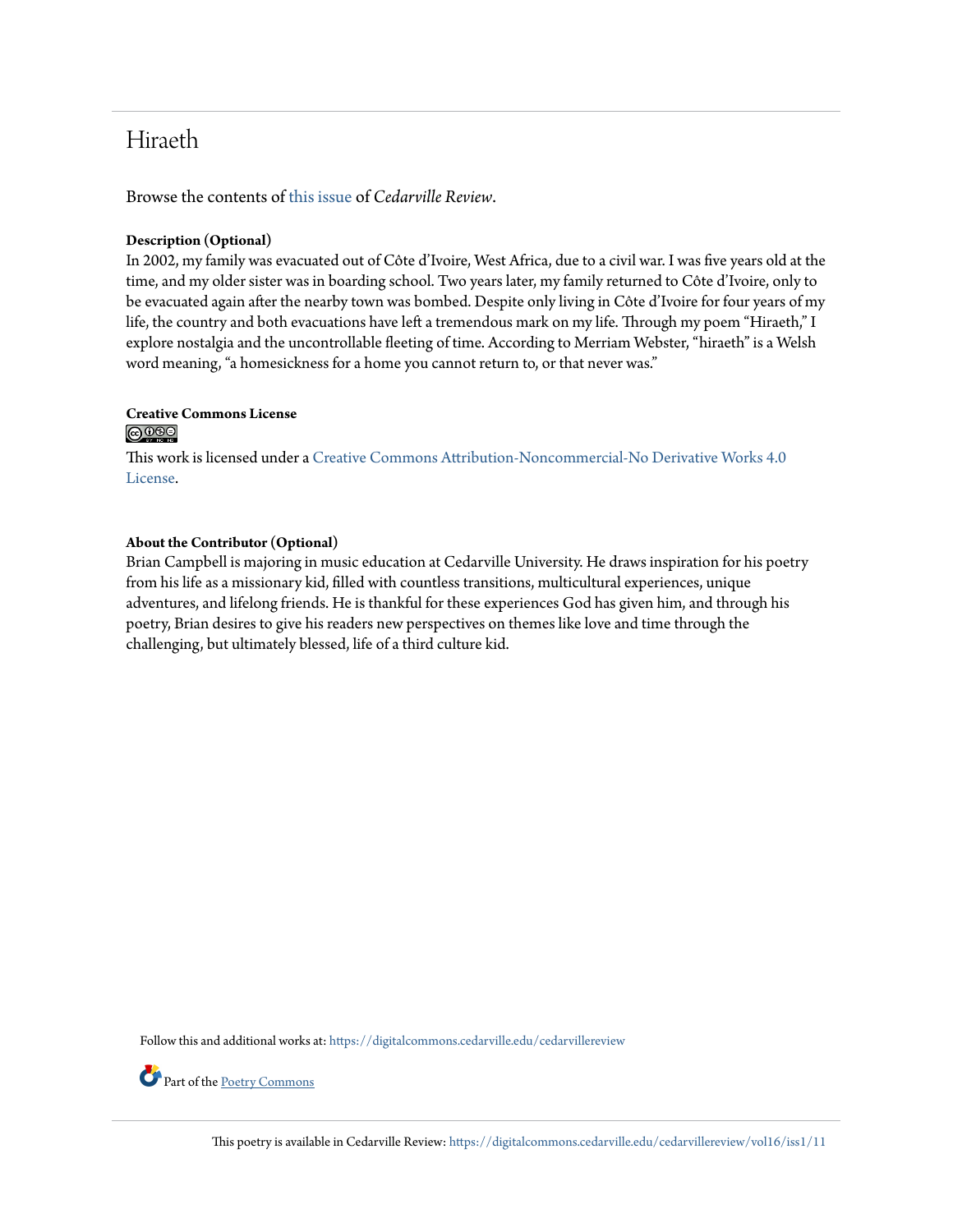# **HIRAETH**

#### *By Bri an C mpbell a*

Standing by the gravel road, upon a hill With a house at its foot I see the earth that surrounds me As its green arms engulf me. Every color, stream and tree Reminds me of what it used to be —My home

The foliage of the forest, how it thrived; It breathed a breath discernible Worship to its creator Silencing all things dark and terrible Making much pain bearable. I see the luscious green Enshrouded in grey mist —As it rains —As it platters —As it rushes, pours and smatters Over weathered concrete, and fertile fecund soil

Draining pain and anguish within the soothing sprinkles.

POETRY

5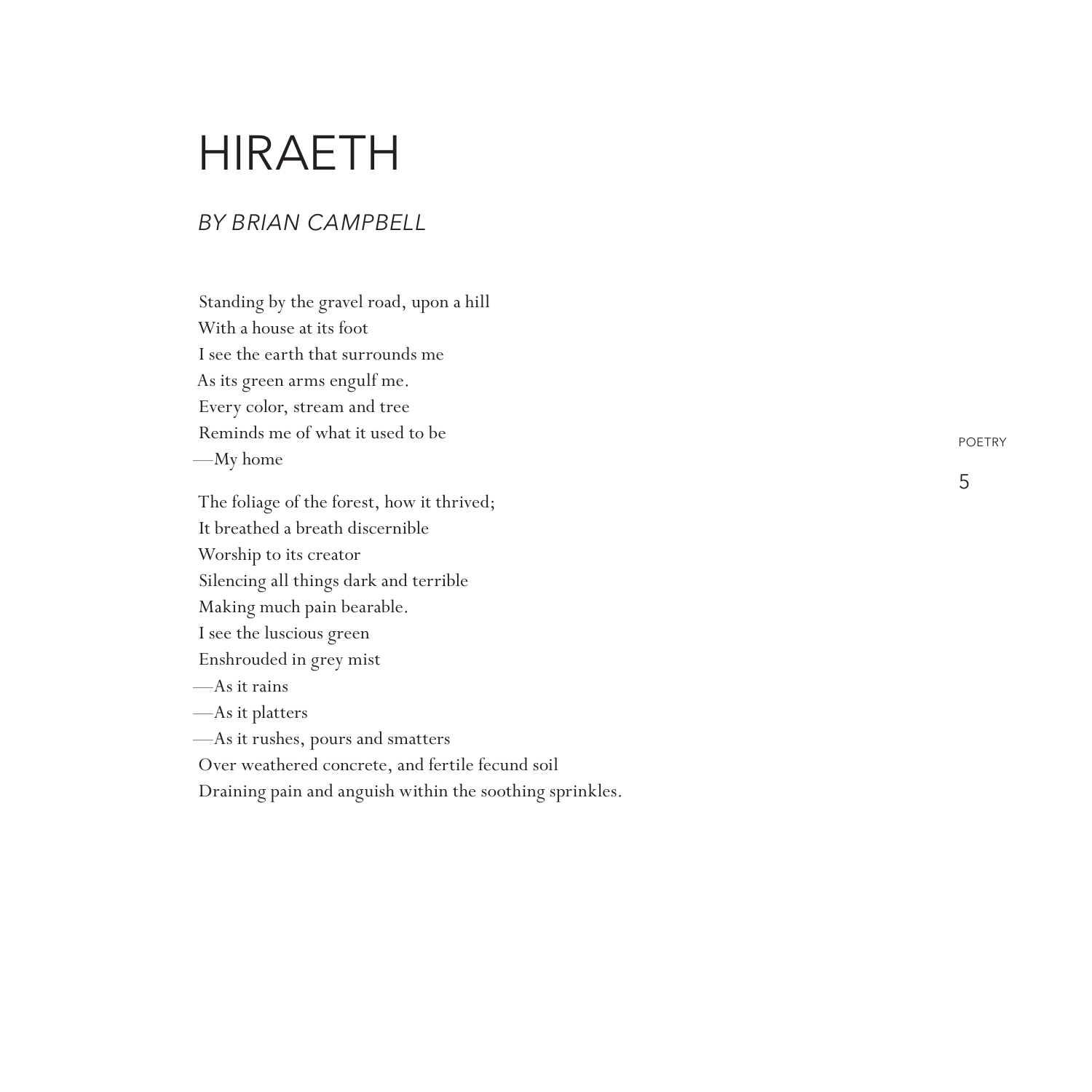Yet the tides of human nature had to rent and wear and spoil; Farce authority turned the tides into a boil —A president who claims to love his citizens Then kills them.

—Men who know justice But choose to take lives—to save their own. Brothers, sisters—torn apart Mothers, fathers—shot Husbands, wives—disappear Children and peers—harden hearts. I can still hear the echoes of the bombs as they fell The explosions were like the rumbles of a horde of hateful fiends Wreaking havoc on the earth.

**CEDARVILLE** REVIEW

6

Bloody turmoil turned lives on end Just because of lust from one so-called "friend"

Now I am back on that hill, beside that gravel road That leads to the house which once was mine. Rain cries on the earth Mixed with echoes of my laughs From times past Like a stone into the ocean, casually cast Hitting rock bottom, and forgotten In the ever ebbing tide, oceans wide. —If only I could take the things from my life now! That I love And whisk them away To times and places passed; For all too soon today becomes yesterday.